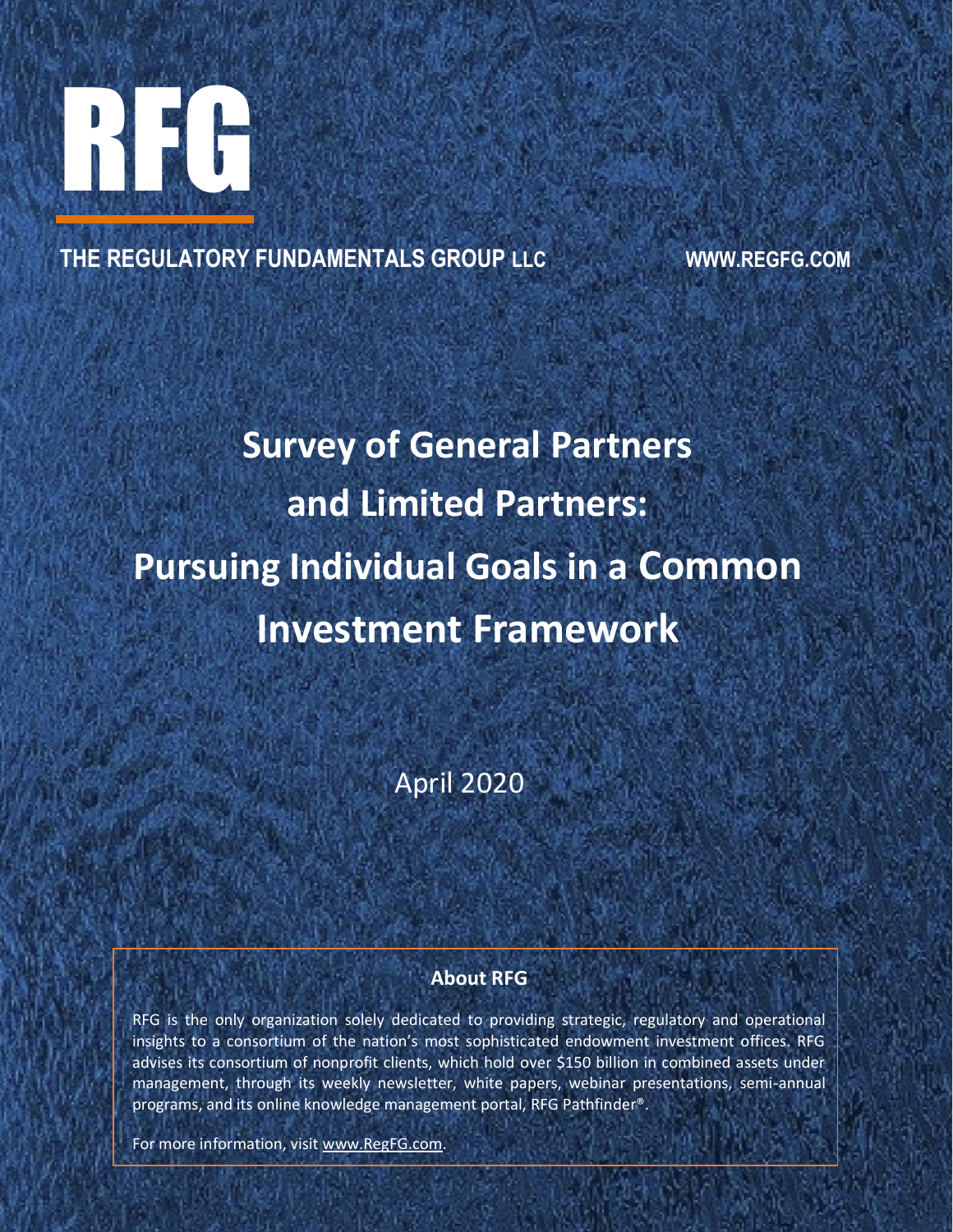# **Introduction**

In late 2019, the Regulatory Fundamentals Group LLC (RFG) in conjunction with the Financial Executives Alliance surveyed general partners (GPs) and limited partners (LPs) to better understand the dynamics of the private fund relationship. A tension is often created between trust and vigilance, as the parties balance their own needs against the optimal course for all. In hope of furthering cooperation and productivity, RFG asked market participants to share their three chief responses to the following questions:

LPs were asked: "How can GPs make your life simpler?"

GPs were asked: "What can LPs do better?"

While the world reels from the economic and social impacts of the COVID-19 pandemic, and transparency and communication are more important than ever, our research indicates that GPs and LPs were craving improvements in these two areas long before the great challenges of the pandemic arose. It is clear that the lessons gleaned from our 2019 research still apply, and perhaps hold even more weight in today's environment.

Responses were characterized into areas and given a weight corresponding to the selection as a first, second, or third tier response. The aggregate response numbers were used to calculate the areas of interest, with a higher response indicating more interest.

The LP survey drew responses from 20 LPs, of which 75% were endowment investment offices; 5% foundations; and 20% other types of entities, including family offices, OCIOs, charitable trusts, and those who invest on behalf of institutional investors. In terms of assets under management, 5% were smaller than \$1 billion; 40% were \$1-\$5 billion; 25% were \$5-\$10 billion; and 30% were larger than \$10 billion.

The GP survey drew responses from 23 GPs, of which 45% were private equity; 45% were venture capital; 32% were hedge funds; and 5% were from other, secondary firms. (The total exceeds 100% because some GPs invest in multiple categories.) In terms of assets under management, 55% were smaller than \$1 billion; 45% were \$1-\$10 billion, and none were larger.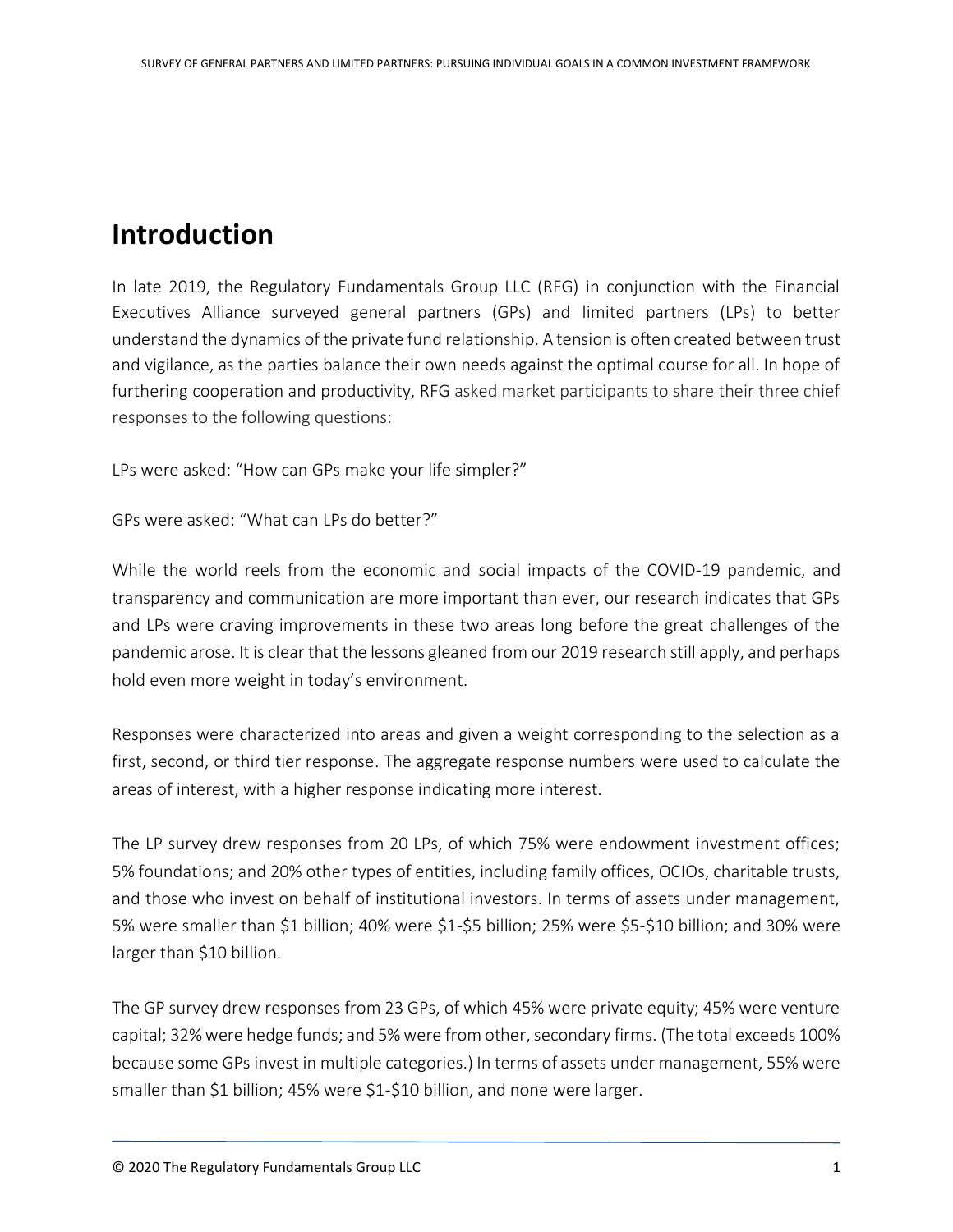# **The Limited Partner Responses**

LPs responded heavily that Standardized Reporting was their top area of concern (40 points). They want a uniform standard for reporting information, to gain clarity about the status of a fund and the performance of their investments. More consistency is sought in financial statements, share of ownership, fees, and positions. Some LPs called for greater detail in private placement memorandums, income and capital gains figures on sales, capital calls, and distribution notes. Many suggested adopting an ILPA reporting template, stating that some organizations, such as ILPA, have made great strides in standardizing information. Others called for more timely reporting. Some asked that information be made more user-friendly, such as via Excel, commaseparated-values, or data formats that allow for export to other digital platforms. One respondent, believing that the ILPA cashflow template has failed for private funds, requested a better breakout of netted cashflows, especially recycling capital. At a time when social isolation measures mean most work is being performed remotely, every detail matters.

The next most frequent response was Regulatory & Transparency Interactions (22 points). LPs asked for greater transparency in fees (especially management fees and carried interest) and expenses. They desire more information on GP interactions with regulators, even when this may be uncomfortable, including sharing results of SEC and other regulatory exams. Other responses included: providing due diligence questionnaires that address operational risk; sending the compliance manual and SEC exit letters electronically; and providing redlines of documents.

Concerns with the Contracting Process garnered a 21-point score. LPs mentioned wanting more favorable standard provisions in limited partnership agreements (LPAs), including a most favored nation (MFN) clause, and a wish to keep side letter terms to a minimum. LPs view the side letter and MFN process as cumbersome. They acknowledge that varying legal requirements and management fees (sliding scale) are understandable, but feel that representations, warranties, and notifications should be the same regardless of an LP's size. Investor-unfriendly provisions should be removed from the LPA, responding LPs say. Finally, LPs suggested having interactive or online subscription documents.

Capital Reporting & Accounting came in as a close fourth area of concern, with 20 points. LPs want better information on a more timely basis. One LP characterized the failure to provide a faster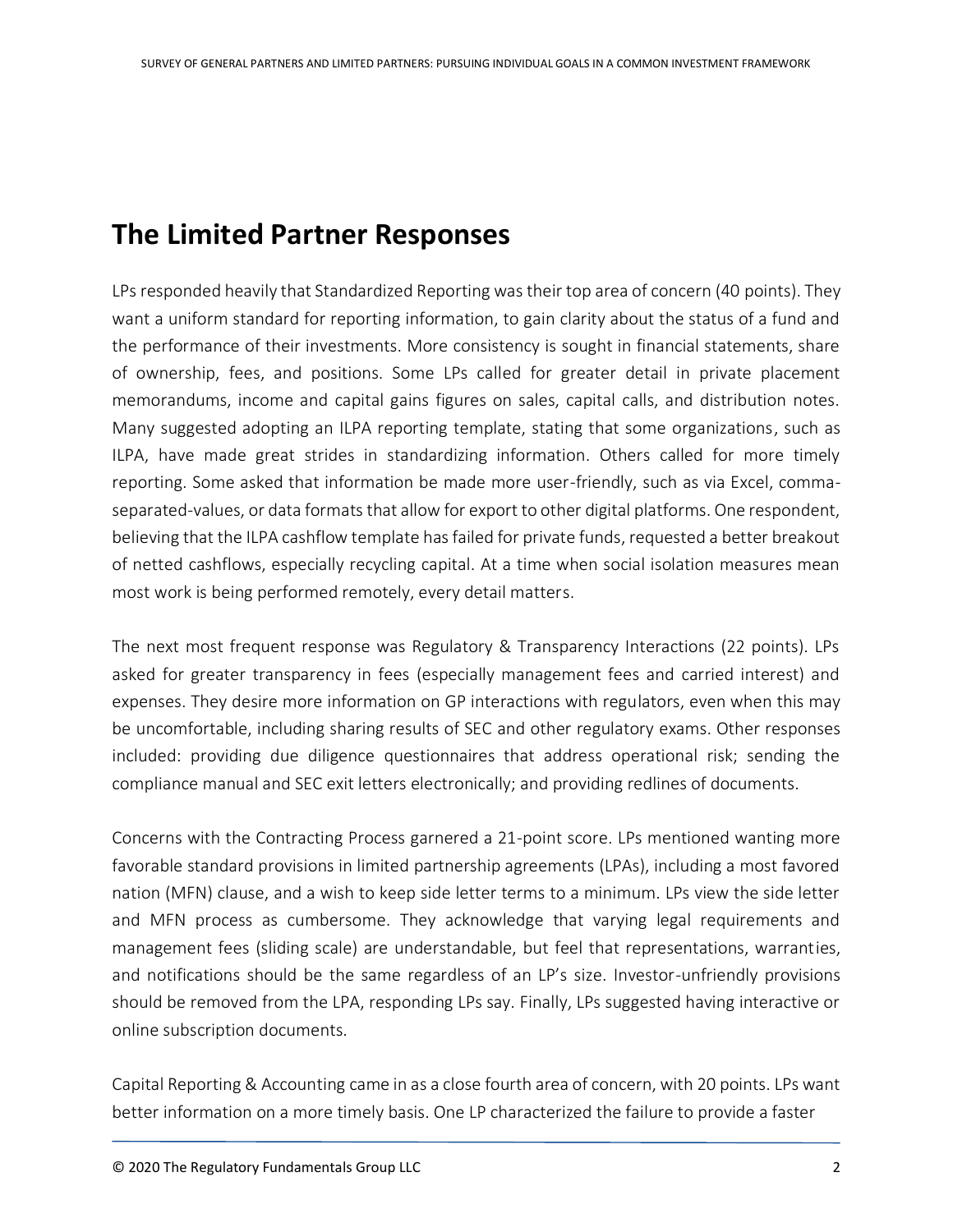capital balance statement as "the #1 pain point." Other LPs also expressed a desire for full accounting details on capital calls and distributions. Specifically, they want earlier reporting of net asset values; reporting of unfunded and callable capital on each distribution; and a roll-forward of capital balance, including line items for management fees, carried interest, and administrative expenses. ILPA accounting was requested, as was providing capital notices in Excel as per ILPA. Other responses asked for waterfall calculations; tranche level net asset values on monthly statements; and detailed investments on each capital call.

In the Improve Communications category (8 points), LPs called for better communication generally, responsiveness to the data needs of institutional investors, and greater anticipation of their ongoing needs.

Problems with Portals (5 points) reflected frustrations with the need to access separate portals for each manager. One respondent asked for emails rather than having to download documents from a portal, while another requested the ability to download data (capital balances, capital calls, distributions) directly from the LP portal into a database. An LP summed up the issues this way, "One uniform standard. Some organizations like ILPA have made great strides in standardizing information. Along with standardization, providing in a format that can be exported and used in other platforms would be ideal." While relatively low on the list of concerns at the time our survey was conducted, one can safely assume the need for easily accessible data and documents is of much higher importance in today's remote-working environment.

| <b>TOP RESPONSES</b>                      | Response 1<br>(3 Points) | Response 2<br>(2 Points) | Response 3<br>(1 Point) | Total |
|-------------------------------------------|--------------------------|--------------------------|-------------------------|-------|
| <b>Standardized Reporting</b>             | 9 responses              | 3 responses              | 7 responses             | 40    |
| <b>Regulatory &amp; Transparency</b>      |                          |                          |                         |       |
| Interactions                              | 3 responses              | 4 responses              | 5 responses             | 22    |
| <b>Concerns with Contracting Process</b>  | 3 responses              | 5 responses              | 2 responses             | 21    |
| <b>Capital Reporting &amp; Accounting</b> | 3 responses              | 5 responses              | 1 response              | 20    |
| <b>Improve Communication</b>              | 1 response               | 2 responses              | 1 response              | 8     |
| <b>Problems with Portals</b>              | 1 response               | 1 response               |                         |       |

The top responses provided by LPs are shown in the table below, with points awarded according to a tier system weighted by importance.

The responses provided by LPs, broken down by category, appear in Appendix A.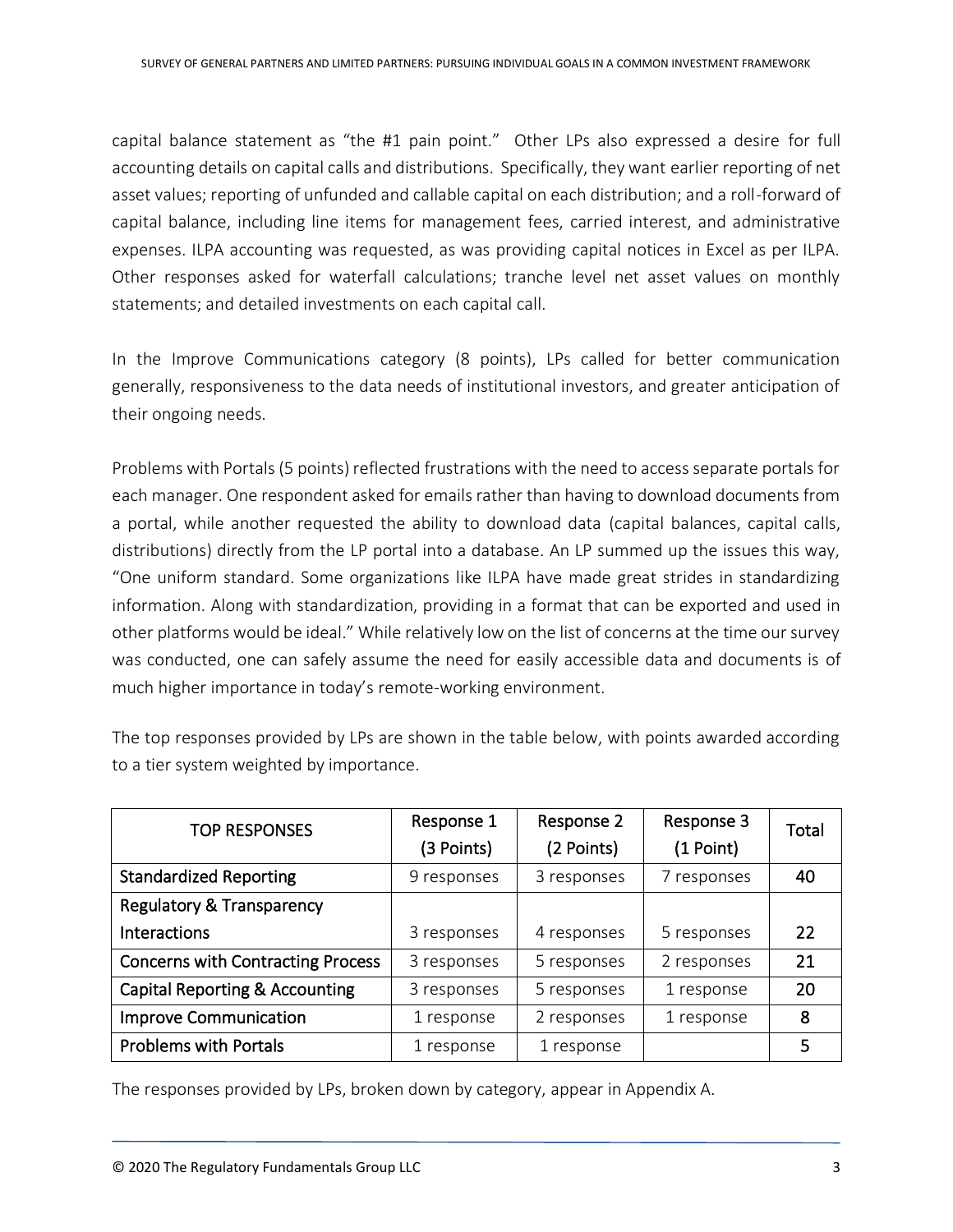# **General Partner Responses**

GPs overwhelmingly selected Improve Communications (60 points) as their #1 response: it scored nearly three times as many points as the next most frequent response. They want clearer, more consistent, and more frequent communication with LPs in several respects. Some asked that LPs be more transparent on key issues and during the fundraising process. Others wanted greater transparency regarding LP investment mandates, strategies, intentions, and perspectives, and how fund performance fits in with an LP's overall portfolio. They encouraged LPs to accept communications with junior (non-founding) team members. They would like LPs to be conscious of the timing of their requests for information, and also to respond to GP requests with the same expediency that they expect from GPs. Finally, one GP asked that LPs attend the Annual General Meeting (AGM). The importance of clear internal and external communication is thrown into sharp relief at a time when teams are working remotely across the globe.

The next most frequent response was Help With Deal Flow (19 points). Here, GPs said that LPs could help with portfolio business development, including introductions to new potential LPs, developing connections, and sharing knowledge. GPs suggested that when LPs want to join accessrestricted funds they should consider providing perks that their organization may be able to offer: for example, endowments could provide access to sports tickets (even if GPs pay) or alumni network help; foundations could provide invitations to events or contact with the investment committee.

Responses in the category Improve ODD Process (12 points) offered several perspectives. Some GPs asked for standardized ODD requests across investors. But other GPs expressed a desire for managers to have flexibility in exploring new approaches rather than using a "check-the-box" approach, as one template does not fit all. For example, one asked LPs not to send standard templates that don't appropriately request data from venture capital firms. Closely following Improve ODD Process was LPA Document Issues at 11 points. Here, GPs noted a desire for fewer approvals (on "new leases, capital items, etc.") and more incentives ("higher fees and/or better promote"). One respondent explicitly said, "Stop following ILPA."

In the next category, Improve Understanding of Strategy (10 points), GPs called for greater patience in understanding the long-term vs. short-term investment view. They also asked LPs to understand why and when performance on an investment will suffer. The general message is that LPs are more short-term focused, perhaps understandably, since they are exposed to risks that are managed by another party, i.e., GPs.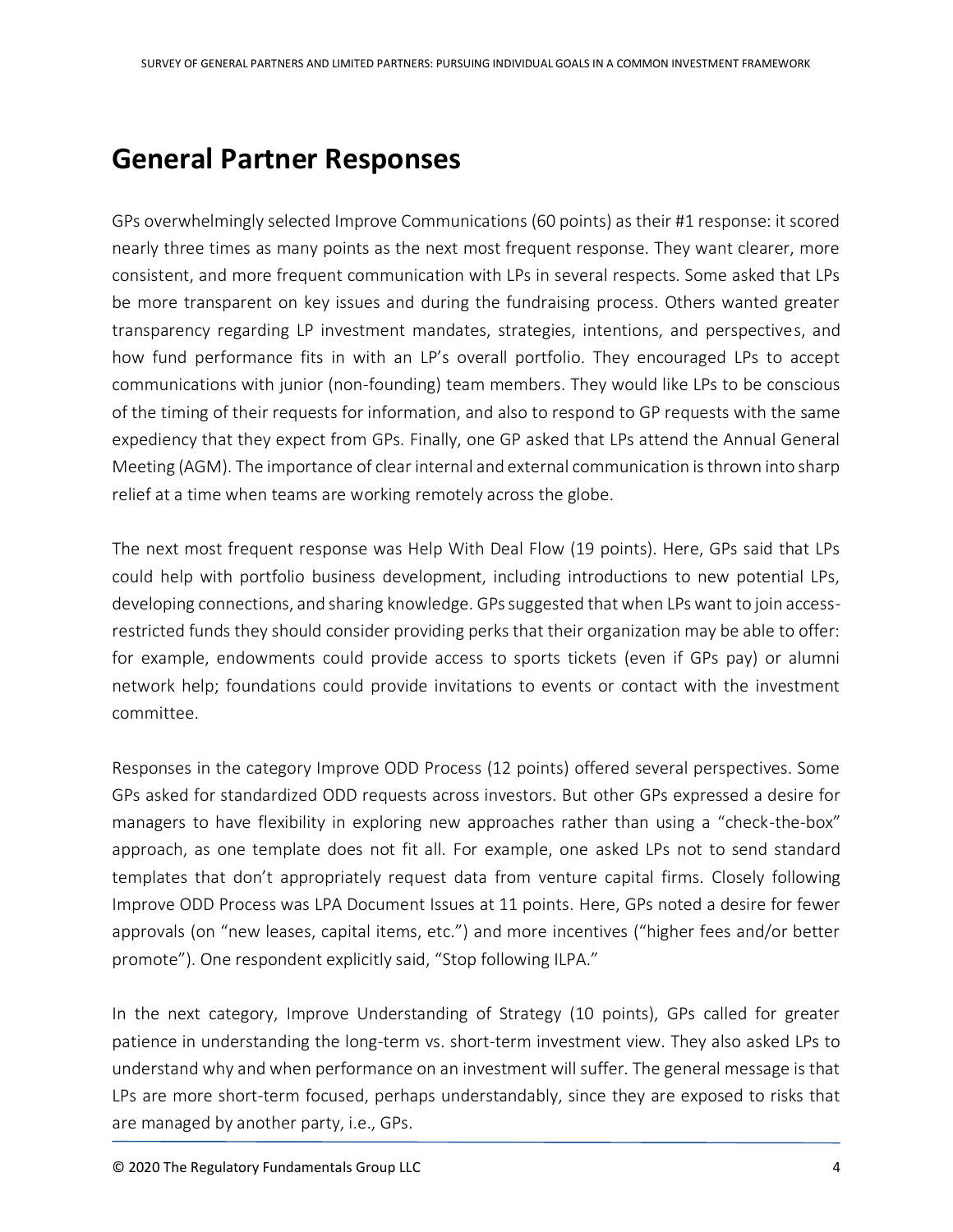GPs also noted Reasonable Financial Reports (9 points) as being important, asking for "reasonable" requests for transparency, "less" financial reporting, and not to request information outside the LPA (in contrast, LPs generally asked for more information). Rounding out the responses were Correct Use of Portals (5 points), Timely Payments (3 points), and Miscellaneous Comments (3 points), with one respondent noting a desire to standardize the investment confirmation process, and another encouraging LPs to share operational best practices of larger firms with smaller firms.

The top responses provided by GPs are shown in the table below, with points awarded according to a tier system weighted by importance.

| All GPs                             |              |                          |             |       |  |  |  |  |
|-------------------------------------|--------------|--------------------------|-------------|-------|--|--|--|--|
| <b>TOP RESPONSES</b>                | Response 1   | Response 3<br>Response 2 |             | Total |  |  |  |  |
|                                     | (3 Points)   | (2 Points)               | (1 Point)   |       |  |  |  |  |
| Improve Communication <sup>1</sup>  | 12 responses | 9 responses              | 6 responses | 60    |  |  |  |  |
| Help with Deal Flow                 | 4 responses  | 2 responses              | 3 responses | 19    |  |  |  |  |
| <b>Improve ODD Process</b>          | 2 responses  | 2 responses              | 2 responses | 12    |  |  |  |  |
| LPA Document Issues <sup>2</sup>    | 2 responses  | 2 responses              | 1 response  | 11    |  |  |  |  |
| Improve Understanding of            | 1 response   | 2 responses              | 3 responses | 10    |  |  |  |  |
| Strategy <sup>3</sup>               |              |                          |             |       |  |  |  |  |
| Reasonable Financial                | 1 response   | 2 responses              | 2 responses | 9     |  |  |  |  |
| Reports                             |              |                          |             |       |  |  |  |  |
| Correct Use of Portals <sup>4</sup> | 1 response   | 1 response               |             | 5     |  |  |  |  |
| <b>Timely Payments</b>              |              | 1 response               | 1 response  | 3     |  |  |  |  |
| Miscellaneous Comments <sup>5</sup> |              | 1 response               | response    | 3     |  |  |  |  |

The responses provided by GPs, broken down by category, appear in Appendix B.

 $1$  Responses included: "Be conscientious about the timing of their request," "Be responsive and transparent during fundraising process ("no" is OK, but much better sooner)," and "Approve connection with junior (non-founding) deal team and IR people. You'll get the same info and gain good exposure/experience for the next generation—you may even get more candid info."

<sup>&</sup>lt;sup>2</sup> Responses included: "Stop following ILPA," "Require fewer approvals (new leases, capital items, etc.)," and "Provide more incentive (higher fees and/or better promote)."

<sup>&</sup>lt;sup>3</sup> Responses included: "Consider the length of the strategy and not just the mark to market," "Understand why and when performance will suffer," and "Remember this is about making money in an ethical way, not fulfilling certain activists' beliefs."

<sup>4</sup> Two respondents noted: "Review online data available to them," and "Train new employees to use online data and review past accounting."

<sup>5</sup> Two respondents noted: "Standardize investment confirmation process," and, "Share operational best practices with smaller firms that they see at larger firms."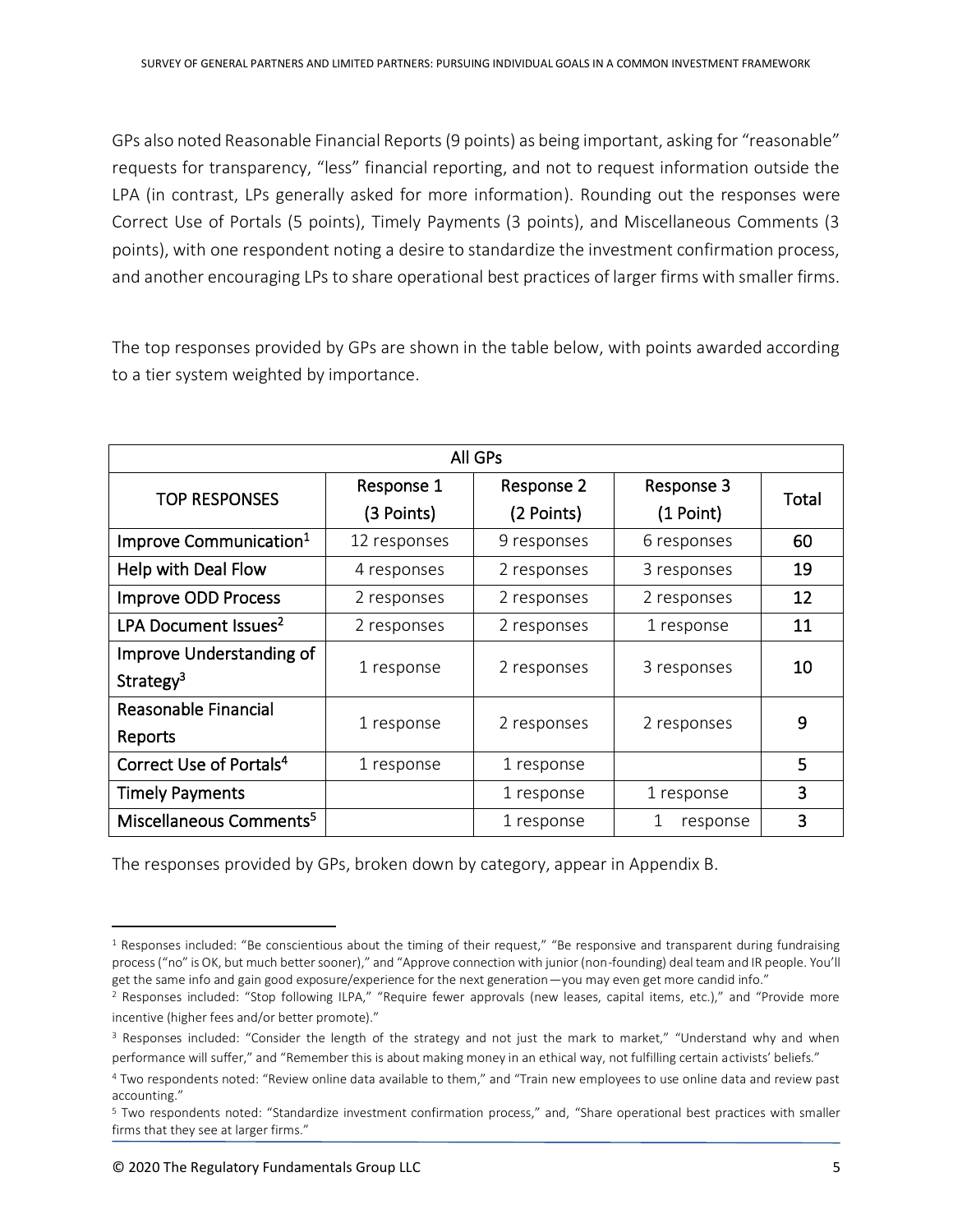# **Differences Between Large GPs and All GPs**

The responses of GPs with \$1-\$10 billion ("Large GPs") were isolated to determine how they differed from those of all GPs. Responses were received from 11 Large GPs.

By a wide margin, Improve Communication was the number one response for both GPs (60 points) and Large GPs (24 points). The second-place response for GPs was Help With Deal Flow (19 points), whereas for Large GPs, it was Improve ODD Process (9 points). For Large GPs there was a tie for third between Help With Deal Flow, Correct Use of Portals, and Improve Understanding of Investment Strategy (5 points each).

The responses provided by Large GPs are shown in the table below, with points awarded in the same fashion as for all GPs.

| Large GPs                           |                          |                          |                           |               |  |  |  |
|-------------------------------------|--------------------------|--------------------------|---------------------------|---------------|--|--|--|
| <b>TOP RESPONSES</b>                | Response 1<br>(3 Points) | Response 2<br>(2 Points) | Response 3<br>$(1$ Point) | Total         |  |  |  |
| <b>Improve Communication</b>        | 5 responses              | 2 responses              | 5 responses               | 24            |  |  |  |
| <b>Improve ODD Process</b>          | 2 responses              | 1 response               | 1 response                | 9             |  |  |  |
| <b>Help With Deal Flow</b>          | 1 response               | 1 response               |                           | 5             |  |  |  |
| Correct Use of Portals <sup>6</sup> | 1 response               | 1 response               |                           | 5             |  |  |  |
| Improve Understanding of            | 1 response               | 1 response               |                           | 5             |  |  |  |
| Strategy                            |                          |                          |                           |               |  |  |  |
| <b>LPA Document Issues</b>          | 1 response               |                          |                           | 3             |  |  |  |
| Reasonable Financial                |                          | 1 response               |                           | $\mathfrak z$ |  |  |  |
| Reports <sup>7</sup>                |                          |                          |                           |               |  |  |  |
| <b>Timely Payments</b>              |                          | 1 response               |                           | $\mathcal{P}$ |  |  |  |
| Miscellaneous Comments <sup>8</sup> |                          | 1 response               |                           | 2             |  |  |  |

The responses provided by Large GPs, broken down by category, appear in Appendix C.

<sup>6</sup> Two respondents noted: "Review online data available to them," and "Train new employees to use online data and review past accounting."

<sup>7</sup> One respondent noted: "Reasonable requests for transparency."

<sup>8</sup> One respondent noted: "Standardize investment confirmation process."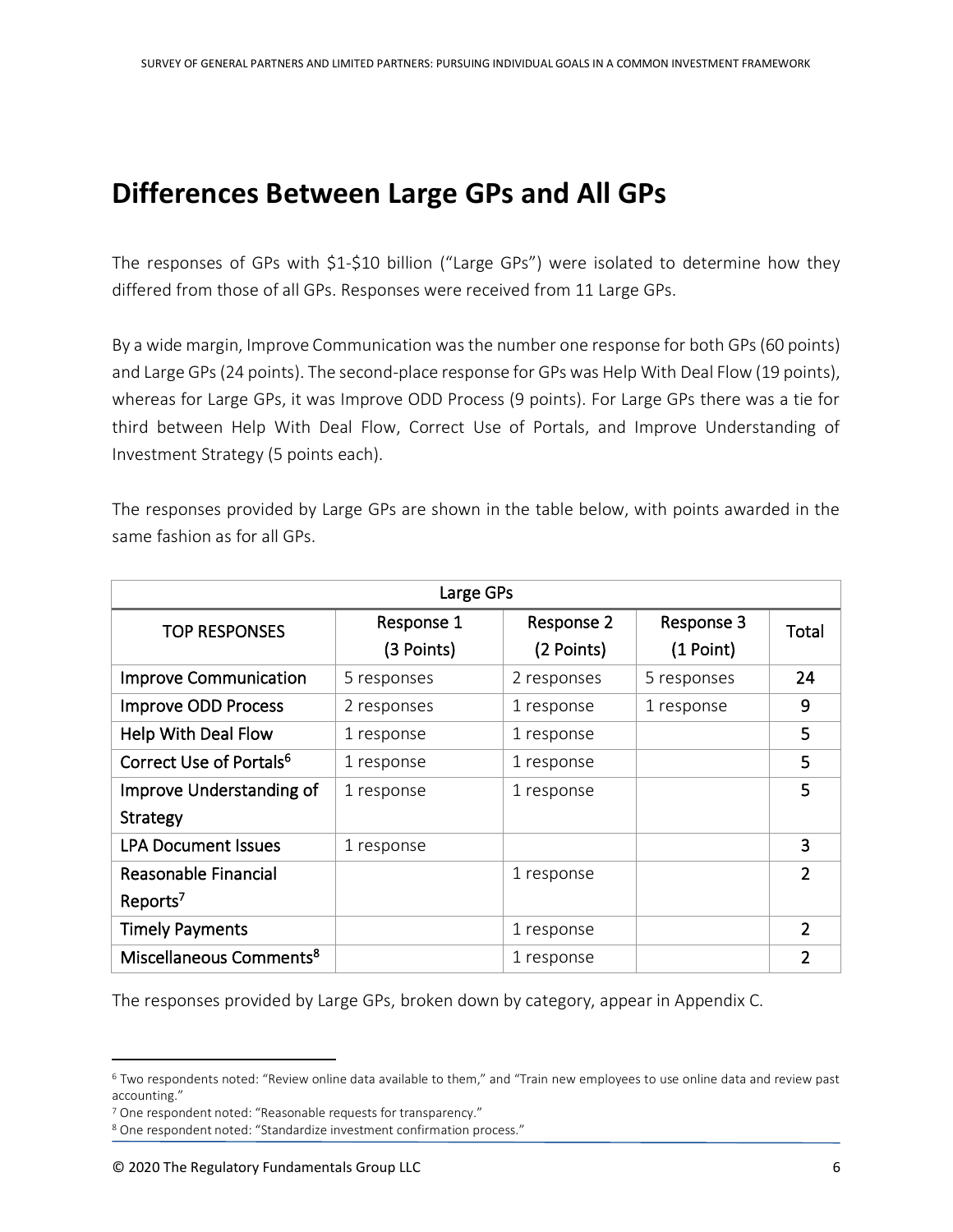# Appendix A

# "How Can GPs Make Your Life Simpler?"

# RESPONSES OF LPs, BY CATEGORY

# Standardized Reporting Responses (3 points):

- Standardized reporting (i.e., ILPA templates). If not ILPA, then Excel is a must. API functionality to date rooms would be a plus.
- Standardized reporting.
- More standardized reporting.
- Adopt ILPA template.
- Create a uniform template or standard for reporting information.
- Standardized terms.
- Consistent report format—follow ILPA guideline.
- Detailed and standardized capital call and distribution notices.
- Standardized reporting—ILPA template.

# Standardized Reporting Responses (2 points):

- Consistency of reporting (statements, share amounts, fees, position transparency).
- Agree to ILPA reporting template.
- Timely reporting to all LP vendors (private informant and custodian).

# Standardized Reporting Responses (1 point):

- Breakout funds into categories outline in PPM.
- Provide data exports of reports.
- Provide information on a timely basis.
- ILPA.
- Provide financial statement data in commonly used formats for analysis (e.g., Excel, csv, etc.).
- Show detailed income and capital gain on sales.
- ILPA cashflow template has failed, so for private funds, better breakout of netted cashflows, especially recycling capital.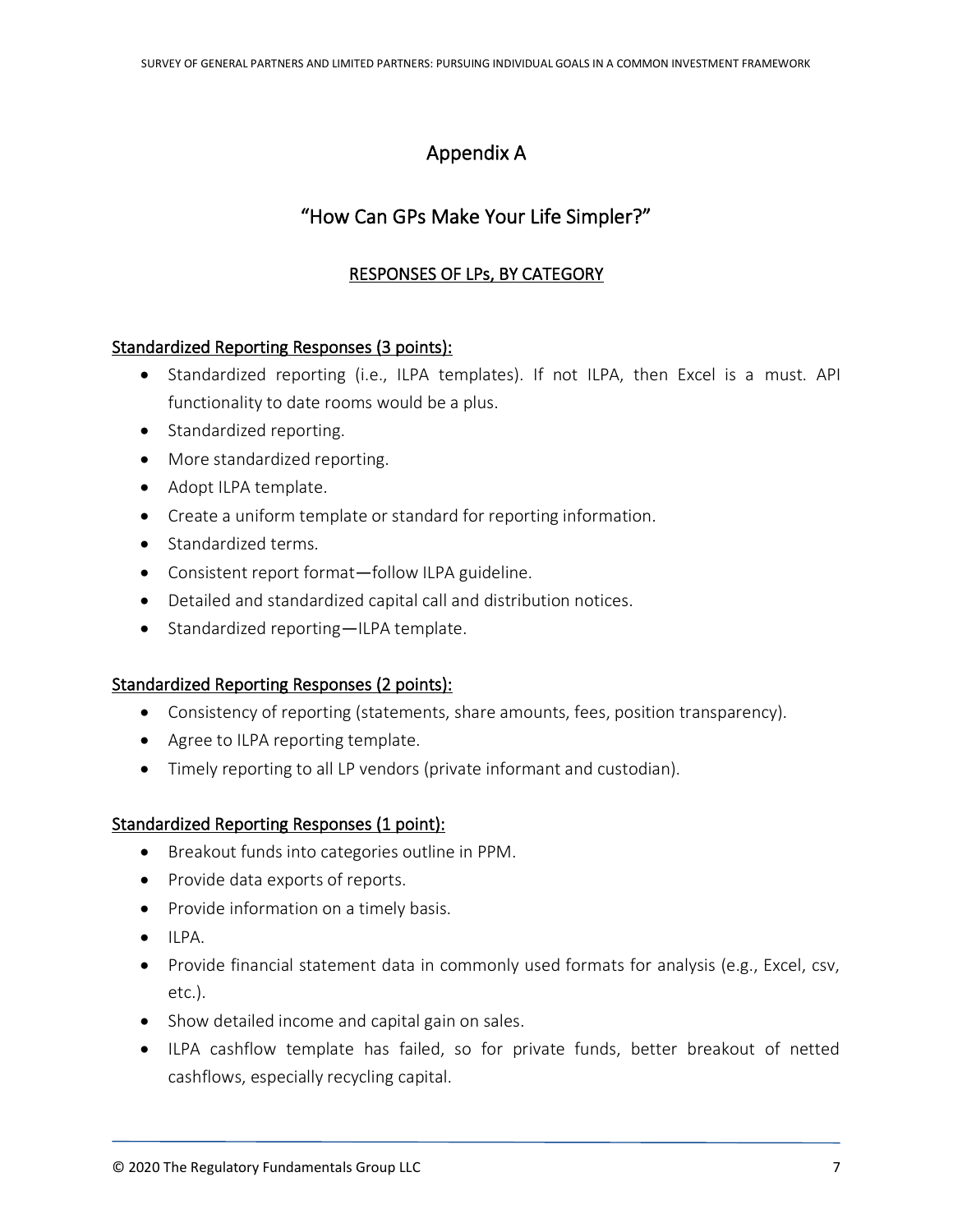## Regulatory & Transparency Interactions Responses (3 points):

- Transparency.
- Send redlines of updated documents.
- Better fee transparency, especially for carried interest.

# Regulatory & Transparency Interactions Responses (2 points):

- Fee transparency.
- Proactively share results of SEC or other regulatory exams.
- Provide their own due diligence questionnaires that actually address operational risk.
- A published standard for GPs to disclose uncomfortable regulator interactions, like a Wells Notice... there should be more shame awaiting any GP who hides one.

# Regulatory & Transparency Interactions Responses (1 point):

- Send compliance manual and SEC exit letters electronically.
- Additional transparency on no longer than a quarterly basis.
- Details on management fees and carry.
- Holdings details for comingled accounts.
- More transparency on fees and expenses included in annual financial statements.

# Concerns With Contracting Process Responses (3 points):

- Remove investor-unfriendly provisions from base documents that LPs say that they don't use anyway.
- Make their lawyers implement recurring side letter requests in the LPA.
- Reduce provisions inside letters.

# Concerns With Contracting Process Responses (2 points):

- Interactive or online subscription documents, MFN elections, consents, etc.
- Keep side letter terms to a minimum and put MFN in LPA.
- Fire K&E and use a more LP-friendly form of LPA.
- Flexibility.
- Standardization of provisions, including MFNs.

# Concerns With Contracting Process Responses (1 point):

- Make their lawyers pass business items to the GP the first time.
- Store legal docs on the data site.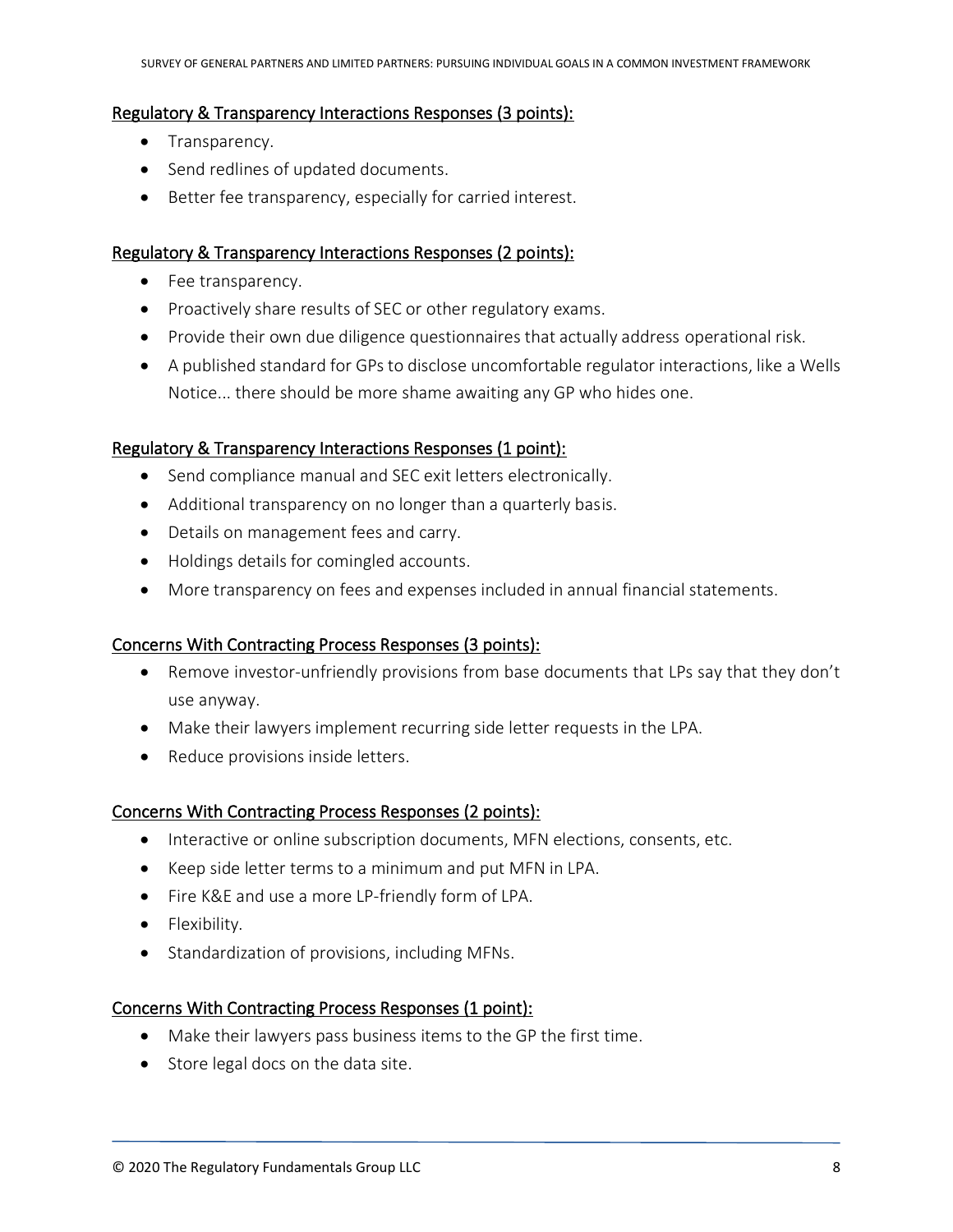# Capital Reporting & Accounting Responses (3 points):

- Report unfunded and recallable capital on each distribution.
- Provide rollforward of capital balance, including line items for management fees, carry, and admin expenses.
- Provide NAVs faster

# Capital Reporting & Accounting Responses (2 points):

- Provide capital notices in Excel format (ILPA).
- Provide ILPA accounting.
- Provide full accounting details on calls and distributions.
- Show detailed investments on each capital call.
- Tranche level NAVs on monthly statements.

# Capital Reporting & Accounting Responses (1 point):

• Provide waterfall calculations.

# Improve Communication Responses (3 points):

• Communicate better.

# Improve Communication Responses (2 points):

- Anticipate ongoing needs.
- Be responsive to institutional investor data needs.

# Improve Communication Responses (1 point):

• Ask themselves: "Am I for my LPs or to benefit myself?"

# Problems with Portals Responses (3 points):

• Email documents instead of having to retrieve documents from a portal.

# Problems with Portals Responses (2 points):

• Ability to download data (cap balances, cap calls, distributions) directly from LP portal into database.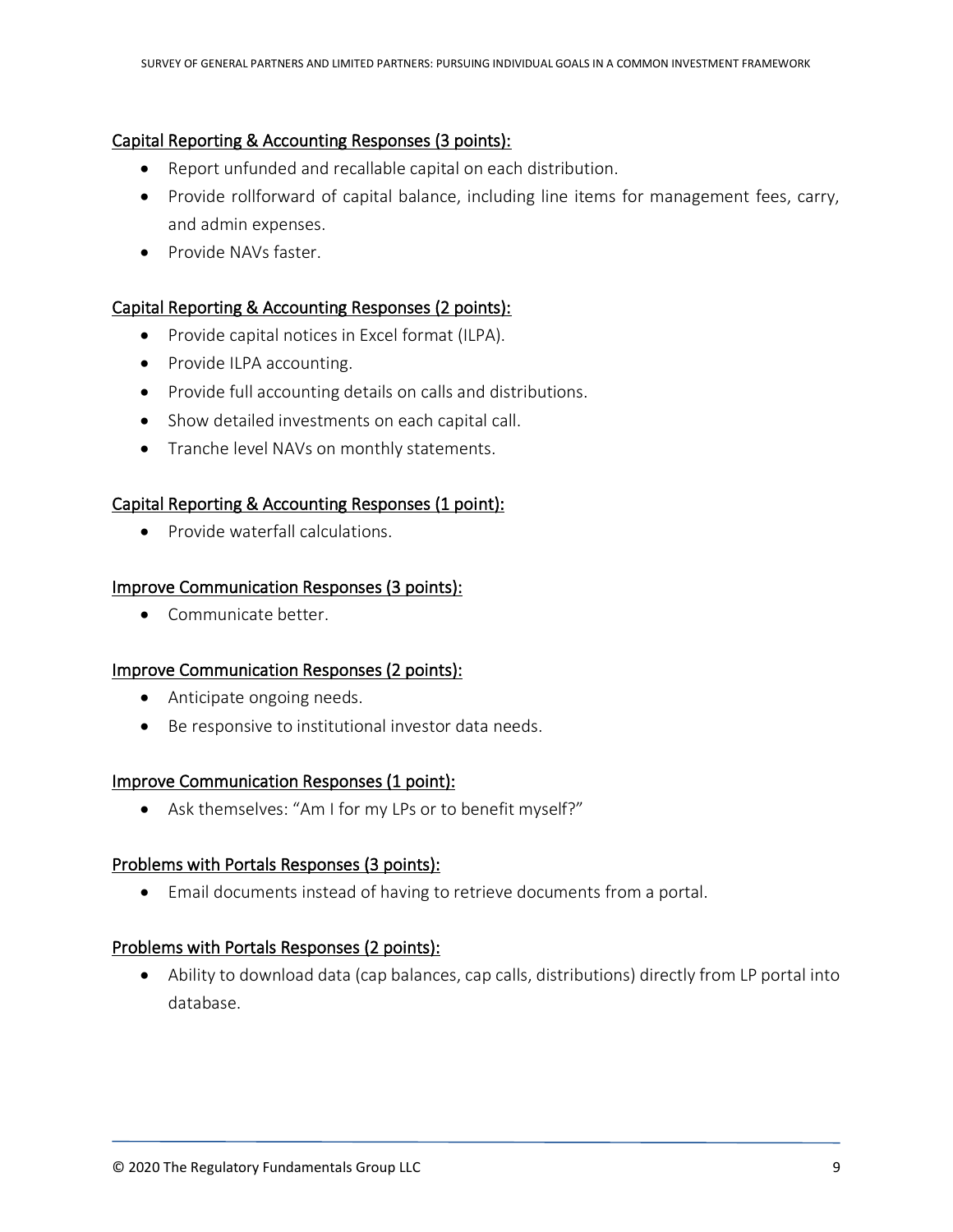# ADDITIONAL RESPONSES

The following additional responses were provided by LPs; they did not receive a point ranking.

- Side Letter/MFN process is becoming cumbersome. Different LP legal requirements are understandable as are management fees on a sliding scale. However, the reps, warranties, and notifications should be the same regardless of an LP's size. MFN carve outs are disclosed in the LPA but eligible terms are not available until much later, during the MFN election process.
- One uniform standard. Some organizations like ILPA have made great strides in standardizing information. Along with standardization, providing in a format that can be exported and used in other platforms would be ideal.
- Provide faster capital balance statement is the #1 pain point.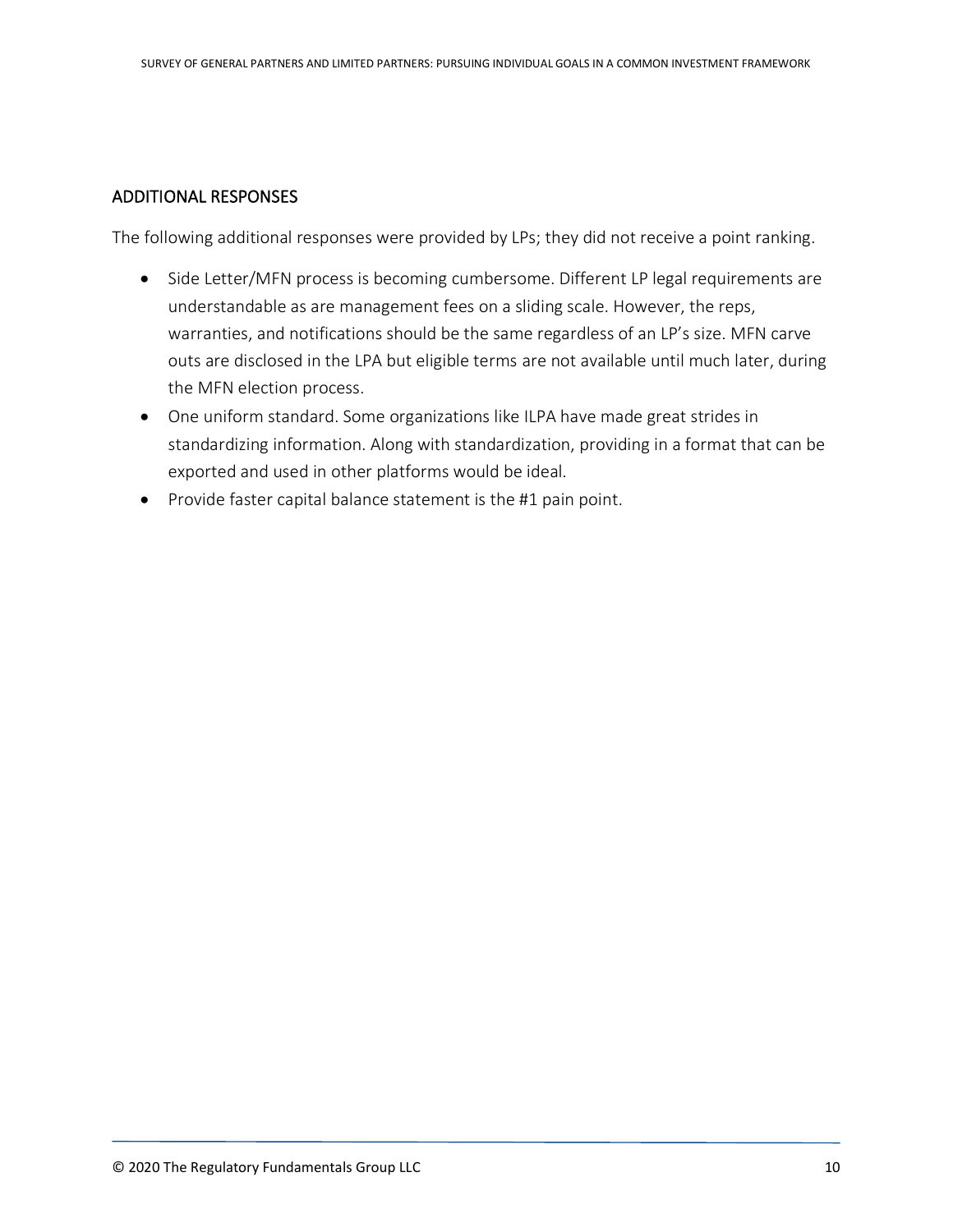# Appendix B

# "What Can LPs Do Better?"

# RESPONSES OF GPs, BY CATEGORY

# Improve Communication Responses (3 points):

- Communication.
- Transparency in key concerns.
- Patience.
- Be more transparent about intentions regarding re-ups.
- Clearer investment mandate.
- Be more communicative about interest level, pro or con.
- Be conscientious about the timing of their request.
- Establish expectations for communication frequency.
- More transparent on fundraising prospects.
- Be responsive and transparent during fundraising process ("no" is OK, but much better sooner).
- Share detailed information on how fund's performance is measured.
- Responsiveness to requests for AML & other required docs.

# Improve Communication Responses (2 points):

- Clarity on requests for information.
- Feedback.
- Communicate what they're seeing in the market.
- Consistency of communication.
- Accessibility.
- Respond to requests with the same expediency you expect from GPs.
- Communicate how fund investment fits with broader portfolio.
- Disclose LP strategy and perspectives.
- Follow up during due diligence or notify no longer interested.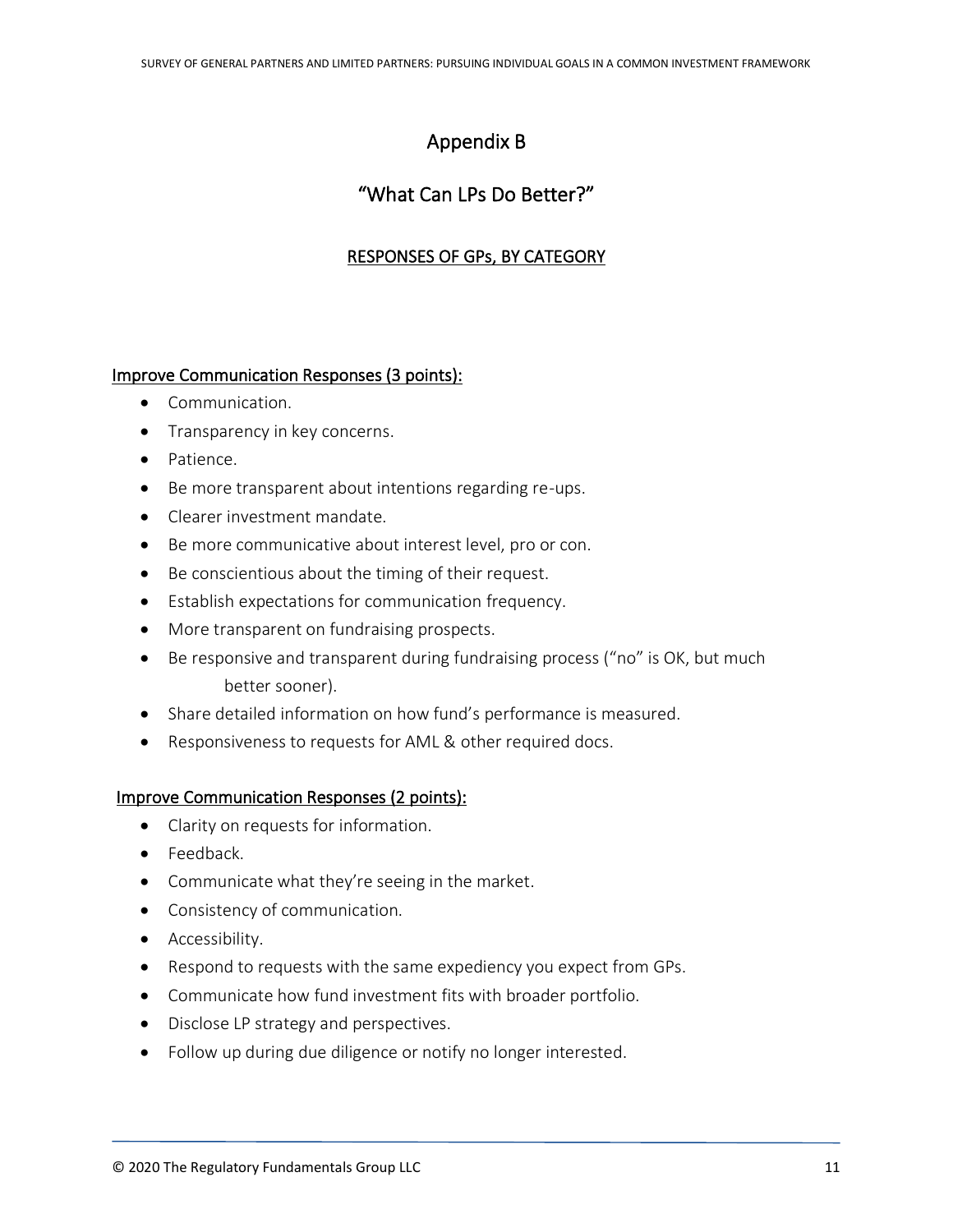## Improve Communication Responses (1 point):

- Communicate clearly.
- Think team.
- Increase communication.
- Approve connection with junior (non-founding) deal team and IR people. You'll get the same info and gain good exposure/experience for the next generation—you may even get more candid info.
- Attend Annual General Meeting (AGM).
- Continued communication

# Help with Deal Flow Responses (3 points):

- Contribute deal flow.
- Help with deal flow.
- Make introductions.
- Communicate company and vendor contacts.

# Help with Deal Flow Responses (2 points):

- Help with portfolio biz dev/introductions.
- For access-restricted funds, offer perks related to your firm even if/after you are let in (endowments: access to sports tickets [even if GPs pay], alumni network help; foundations: invite to events, investment committee contact, etc.). Maybe a once/year email with what is offered to gauge interest.

# Help with Deal Flow Responses (1 point):

- Introductions.
- Share knowledge and connections.
- Help introduce new LPs.

# Improve ODD Process Responses (3 points):

- Standardize ODD requests.
- Don't ask for information you don't need.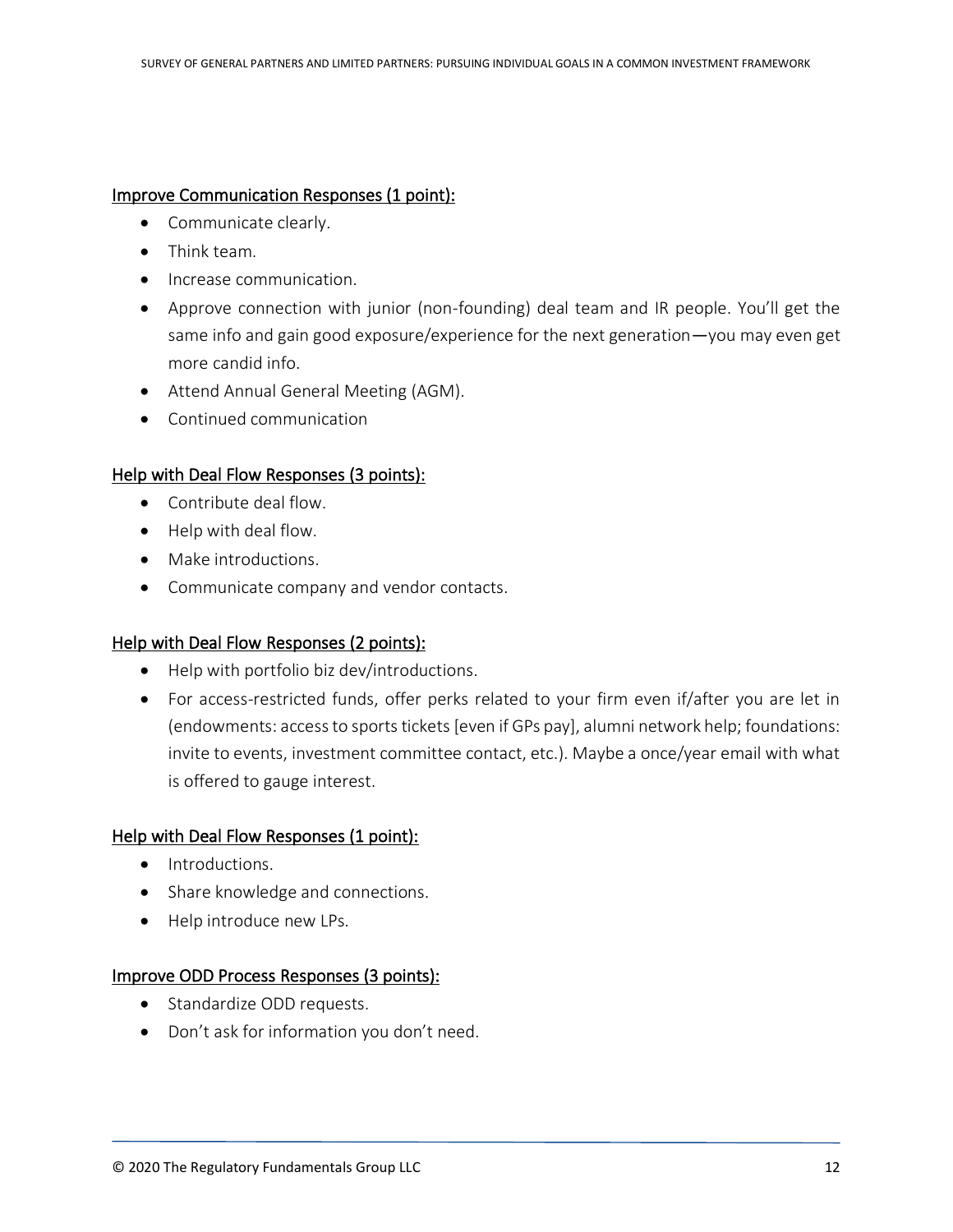# Improve ODD Process Responses (2 points):

- Be flexible—one template does not fit all.
- Less "check the box" approach to ODD: managers should feel able to explore new technology/structure.

# Improve ODD Process Responses (1 point):

- Don't send standard templates that do not appropriately request data from VC firms.
- Standardization of information requests across investors.

# LPA Document Issues Responses (3 points):

- Stop following ILPA.
- Share best practices intel received from various GPs.

# LPA Document Issues Responses (2 points):

- Don't request info outside LPA terms.
- Require fewer approvals (new leases, capital items, etc.).

# LPA Document Issues Responses (1 point):

• Provide more incentive (higher fees and/or better promote).

# Improve Understanding of Strategy Responses (3 points)

• Seek to understand strategy better.

# Improve Understanding of Strategy Responses (2 points)

- Consider the length of the strategy and not just the mark to market.
- Develop and enhance a long-term investment view.

# Improve Understanding of Strategy Responses (1 point)

- Long-term vs. near-term view.
- Understand why and when performance will suffer.
- Remember this is about making money in an ethical way, not fulfilling certain activists' beliefs.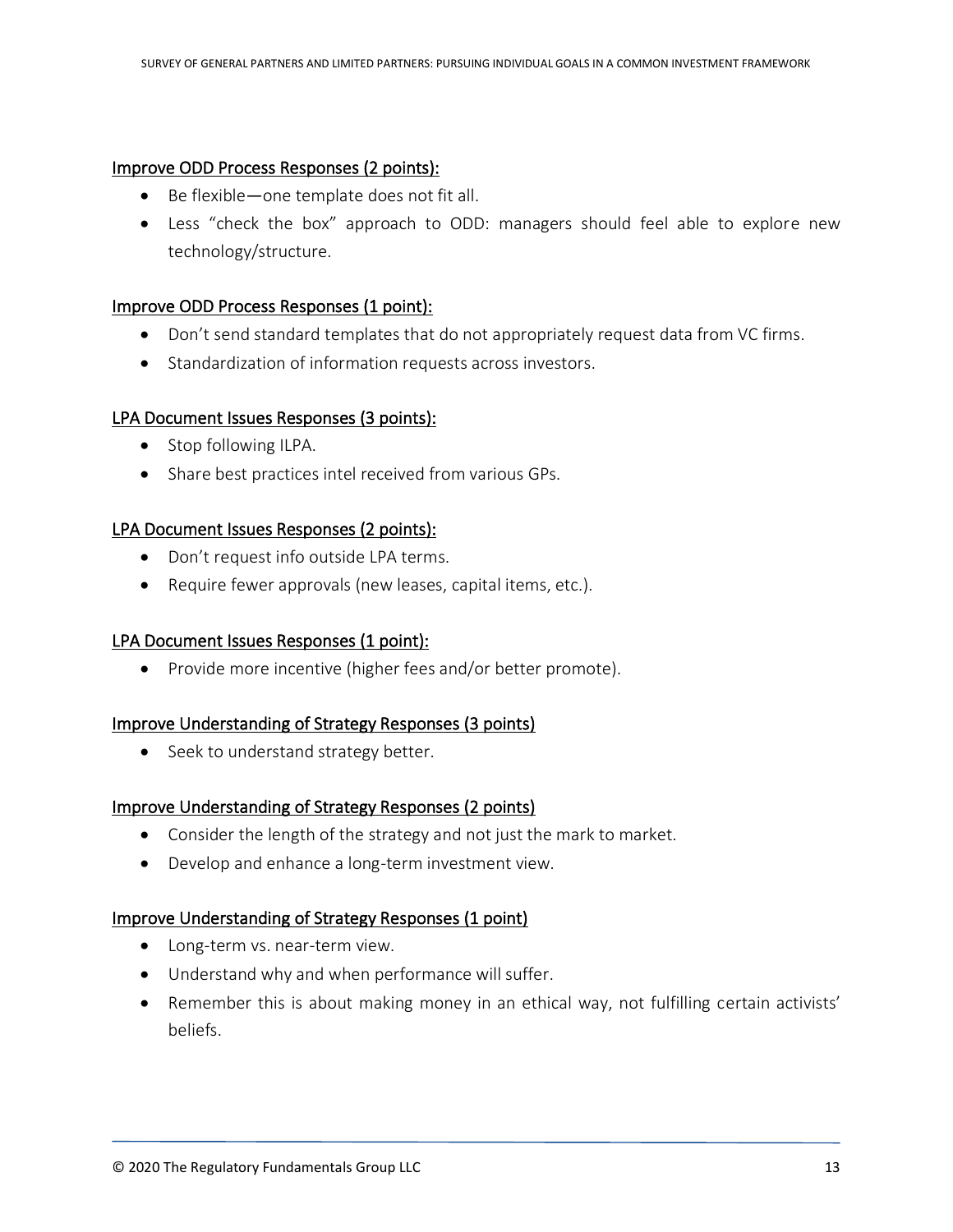## Reasonable Financial Reports Responses (3 points):

• Require less financial reporting.

#### Reasonable Financial Reports Responses (2 points):

• Reasonable requests for transparency.

#### Reasonable Financial Reports Responses (1 point):

- Help with benchmarking.
- Disclose benchmarking of similar GPs.

#### Correct Use of Portals Responses (3 points):

• Review online data available to them.

#### Correct Use of Portals Responses (2 points):

• Train new employees to use online data and review past accounting.

# Timely Payments Responses (2 points):

• Make payments on time.

# Timely Payments Responses (1 point):

• Pay capital calls on time.

#### Miscellaneous Comments (2 points):

• Standardize investment confirmation process.

#### Miscellaneous Comments (1 point):

• Share operational best practices with smaller firms that they see at larger firms.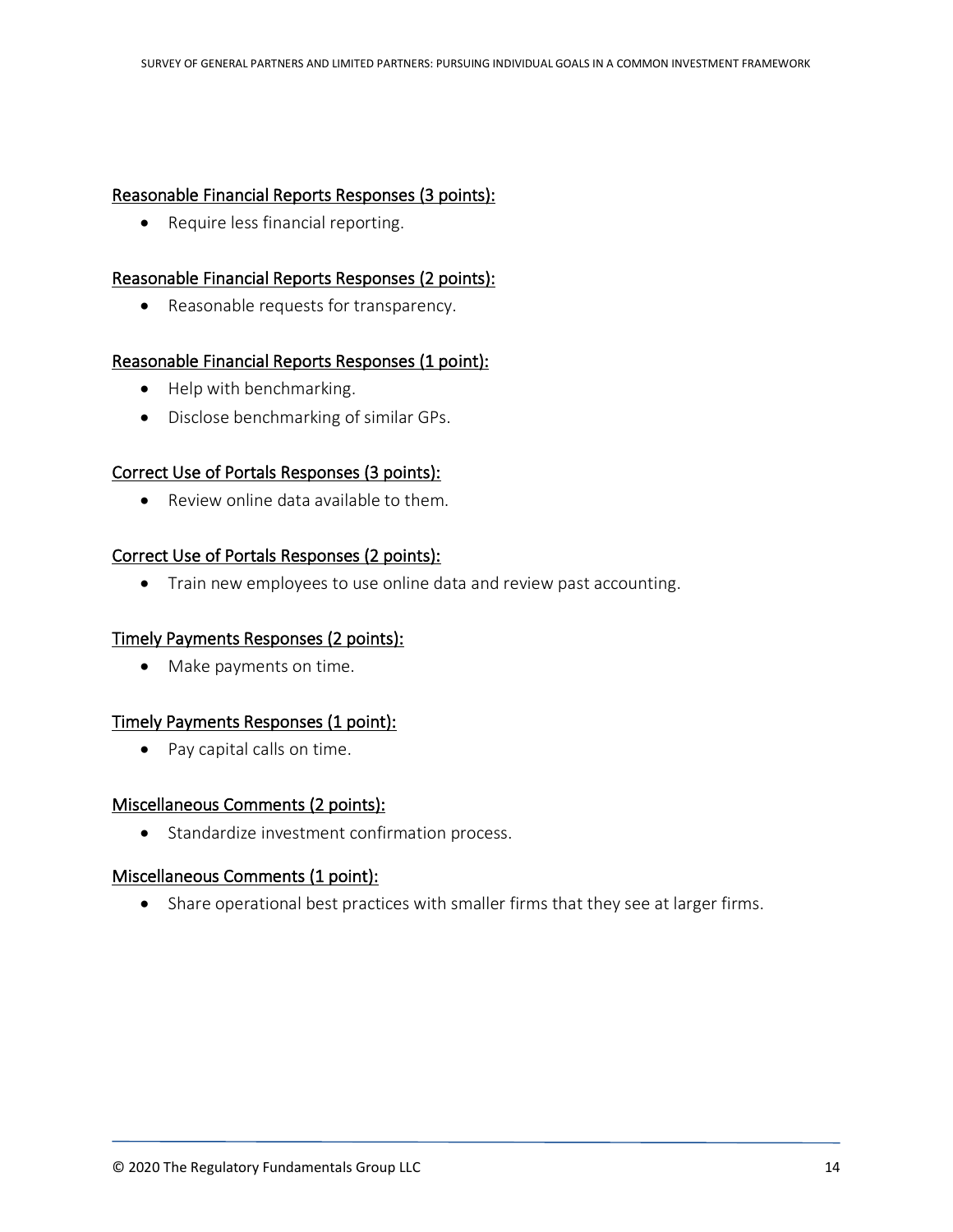# Appendix C

# "What Can LPs Do Better?"

# RESPONSES OF LARGE GPs \$1-\$10 BILLION, BY CATEGORY

# Improve Communication Responses (3 points):

- Responsiveness to requests for AML & other required docs.
- Be more transparent about their intentions regarding re-ups.
- Be conscientious about the timing of their request.
- Be responsive and transparent during fundraising process ("no" is OK, but much better sooner).
- Share detailed information on how fund's performance is measured.

# Improve Communication Responses (2 points):

- Follow up during due diligence or notify no longer interested.
- Respond to requests with the same expediency you expect from GPs.

# Improve Communication Responses (1 point):

- Continued communication.
- Think team.
- Increase communication.
- Approve connection with junior (non-founding) deal team and IR people. You'll get the same info and gain good exposure/experience for the next generation—you may even get more candid info.
- Attend Annual General Meeting (AGM).

# Improve ODD Process Responses (3 points)

- Standardize ODD requests.
- Don't ask for information you don't need.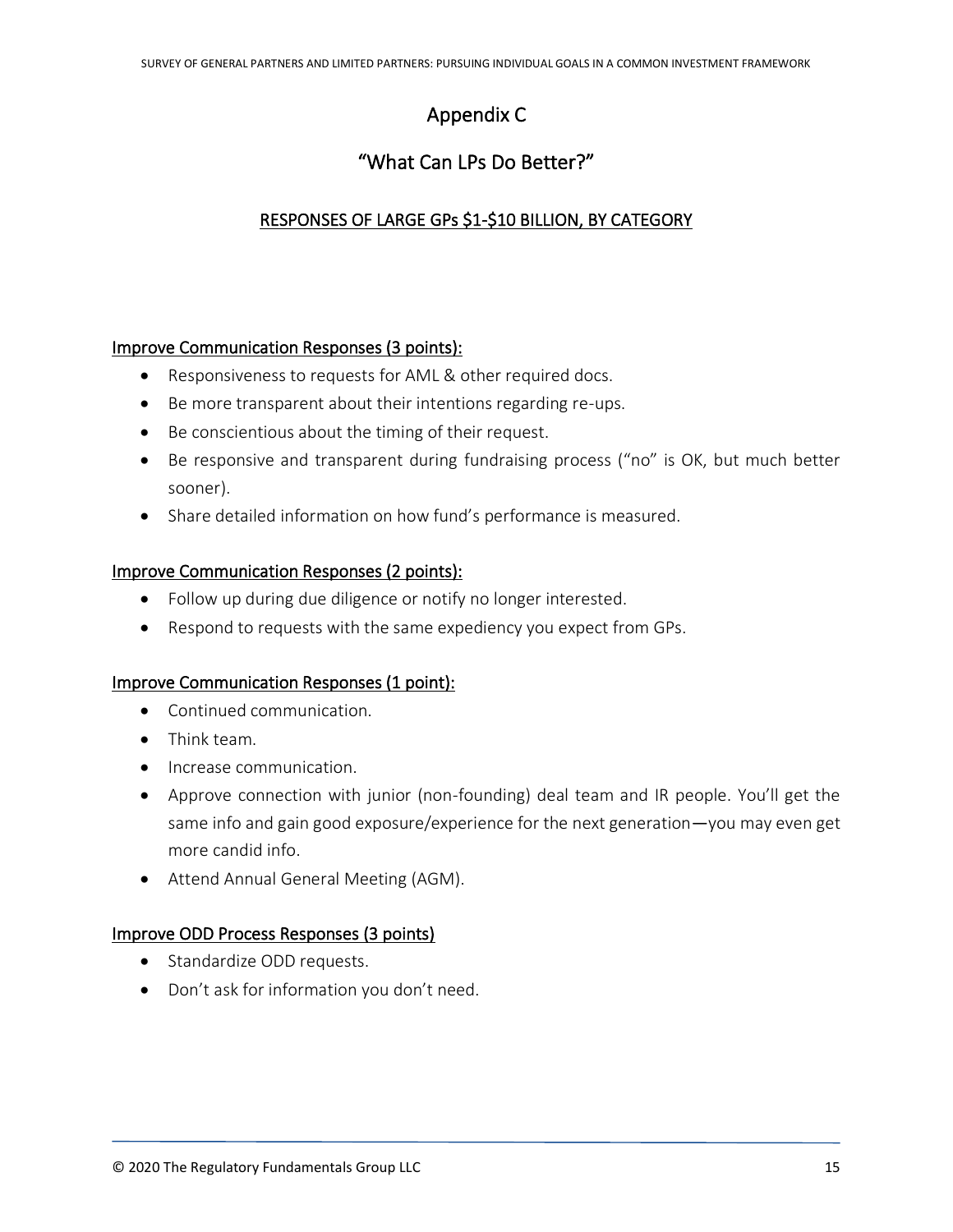#### Improve ODD Process Responses (2 points)

• Be flexible—one template does not fit all.

#### Improve ODD Process Responses (1 point)

• Don't send standard templates that do not appropriately request data from VC firms.

#### Help With Deal Flow Responses (3 points):

• Communicate company and vendor contacts.

# Help With Deal Flow Responses (2 points):

• For access-restricted funds, offer perks related to your firm even if/after you are let in (endowments: access to sports tickets [even if GPs pay], alumni network help; foundations: invite to events, investment committee contact, etc.). Maybe a once/year email with what is offered to gauge interest.

# Correct Use of Portals Responses (3 points):

• Review online data available to them.

# Correct Use of Portals Responses (2 points):

• Train new employees to use online data and review past accounting.

#### Improve Understanding of Strategy Responses (3 points)

• Understand strategy better.

# Improve Understanding of Strategy Responses (2 points)

• Develop and enhance a long-term investment view.

# Improve Understanding of Strategy (1 point):

• Remember this is about making money in an ethical way, not to fulfill certain activists' beliefs.